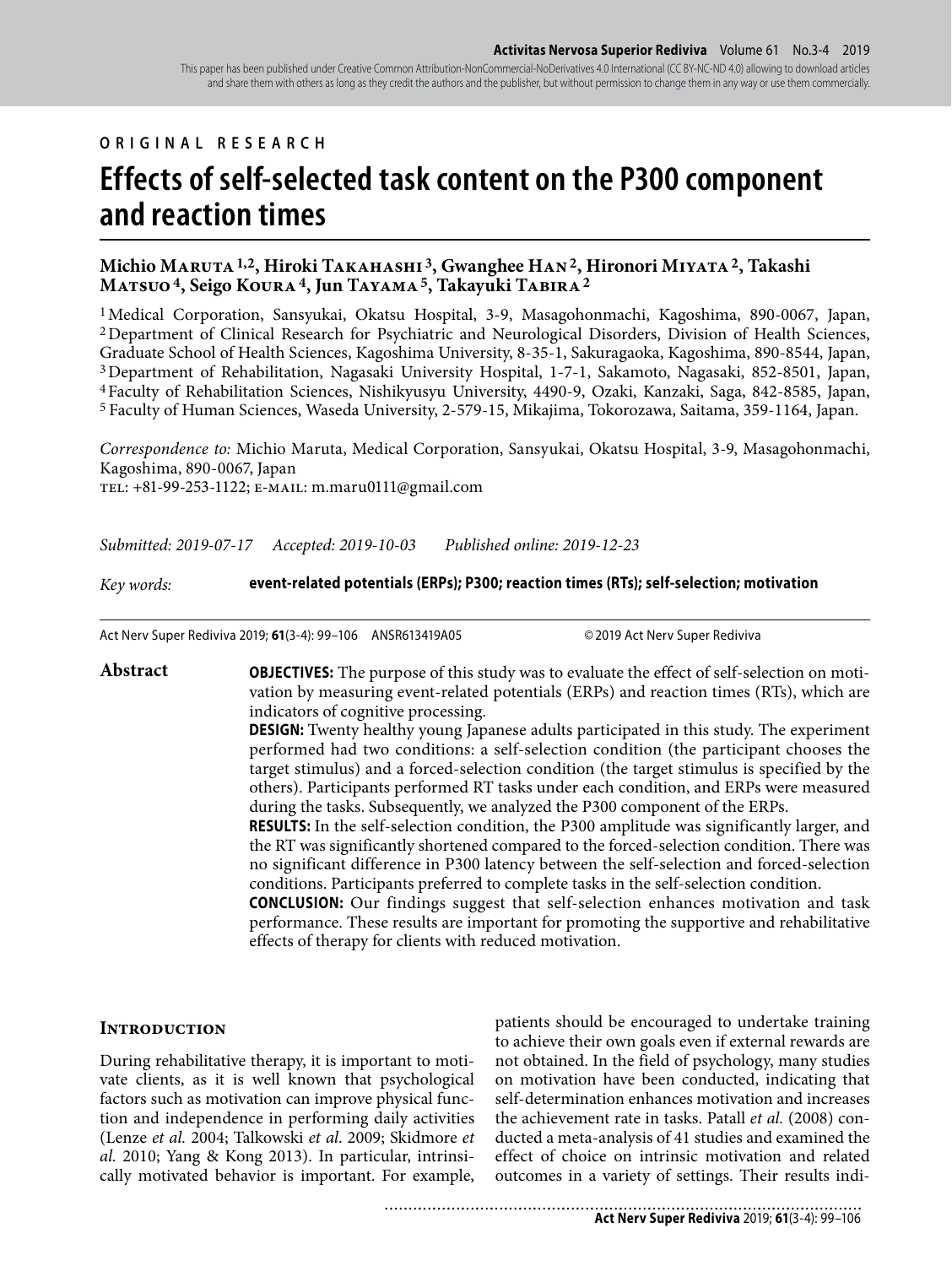cated that providing participants with options improved inherent motivation, effort, and work performance, among other outcomes.

Recently, neuroscientific studies on motivation have been conducted, most of which have focused on external motivation by using external rewards such as money (Pessiglione *et al.* 2007; Minamimoto *et al.* 2009). However, the neural basis of intrinsic motivation has also been reported using the undermining effect (Murayama *et al.* 2010). The undermining effect acts to lower intrinsic motivation by providing external reward when working on a task on the basis of intrinsic motivation. Several studies have also reported the effect of self-determination on motivation using functional magnetic resonance imaging (fMRI). Activity in regions of the brain reward system, such as the ventromedial prefrontal cortex (vmPFC), pallidum, and midbrain, is higher in conditions in which participants select the tool to be used for the task rather than having the tool specified by others. Moreover, the self-selection condition was found to be associated with significantly better task performance.

Activity in the vmPFC was significantly greater in response to task success than it was in response to failure under the forced-selection condition, but it was not significantly different under the self-selection condition. This supports the psychological theory that failure can be interpreted positively, in addition to success, when there is a strong sense of self-determination (Murayama *et al.* 2015). The anterior insular cortex (AIC), known to be related to a sense of agency, shows greater activation during self-determined behavior, while the angular gyrus, known to be related to a sense of loss of agency, shows greater activation during nonself-determined behavior (Lee & Reeve 2013). Furthermore, activation of the AIC decreases, and the angular gyrus is activated during non-self-determined behavior (Lee & Reeve 2013). Anticipation of choice opportunities is associated with increased activity in a network of brain regions assumed to be involved in reward processing, and participants prefer to have the opportunity to choose (Leotti & Delgado 2011).

These previous studies suggest that it is important to ensure self-determination to increase motivation. In rehabilitation clinical practice, we suggest that allowing clients to choose activities and letting them feel that they have "decided by themselves" may increase their motivation for rehabilitation, enabling clients to participate independently. Since regions of the brain reward system are activated by self-selection, it is predicted that cognitive processing in the brain is promoted, but there are few studies that have examined the effect of selfselection on event-related potentials (ERPs).

ERPs are of major importance in the study of cognitive processes and the way these processes are implemented in the brain. ERPs are represented on an electroencephalogram (EEG) that is generated in relation to an event. They have superior temporal resolution as compared with fMRI and similar techniques. Additionally, ERP recording is compatible with cognitive experiments measuring RTs. Among ERPs, the P300 component is the most characteristic endogenous component. It is recorded from the scalp as a positive voltage with a latency of approximately 300 ms following an event. The latency and amplitude of P300 are considered to reflect cognitive processing time (Kutas *et al.* 1977) and the amount of attentional resources allocated (Schubert *et al.* 1998), and these measures have been used in numerous cognitive studies. Therefore, in this study, we aimed to examine the effect of selfselection on cognitive processes and task performance reflected by ERPs and RTs.

## **Material and methods**

## *Participants*

Twenty healthy volunteers participated in this study (male,  $n = 10$ ; mean age,  $26.0 \pm 4.4$  years). All participants had normal or corrected-to-normal vision. None of the participants had a history of neurological or psychiatric disorders. The study was approved by Nishikyusyu University's research ethics committee and conducted in accordance with the Declaration of Helsinki. Informed consent was obtained from all participants, but patients were not told the aim of the experiments to avoid the effect of information and intended bias on all data.

## *Task and visual stimuli*

For the experimental task, we measured visual RTs. We used the pictures of nine famous characters (Fig. 1, A–I) as visual stimuli. By referring to a survey conducted by the Japan Research Center (2016), we selected wellknown characters who have a wide range of fans from young to elderly people.

We presented visual stimuli with a Multi trigger system (Medical Try system, Tokyo, Japan). The picture with the character was presented at a size of  $15 \times 15$  cm at the center of a 15-inch liquid crystal display monitor screen against a black background. The stimulus was presented according to the oddball paradigm. The stimulus was randomly presented, with the target presented on 30% of presentations and a non-target stimulus on 70% of presentations, with a total of 40 target stimuli. Each stimulus was presented for 0.5 s and delivered at a frequency of 0.5 Hz.

# *EEG recordings and analysis*

In this study, we used the electromyogram inspection device MEB-2300 Neuropack X1 (Nihon Kohden Corporation, Tokyo, Japan) for EEG measurements and EPLYZER2 (Kissei Comtec Co. Ltd., Matsumoto, Japan) to measure evoked potentials. EEGs were recorded with Ag/AgCl disk electrodes placed at the Fz, Cz, and Pz positions according to the International 10-20 system. Each scalp electrode was referenced to linked earlobes.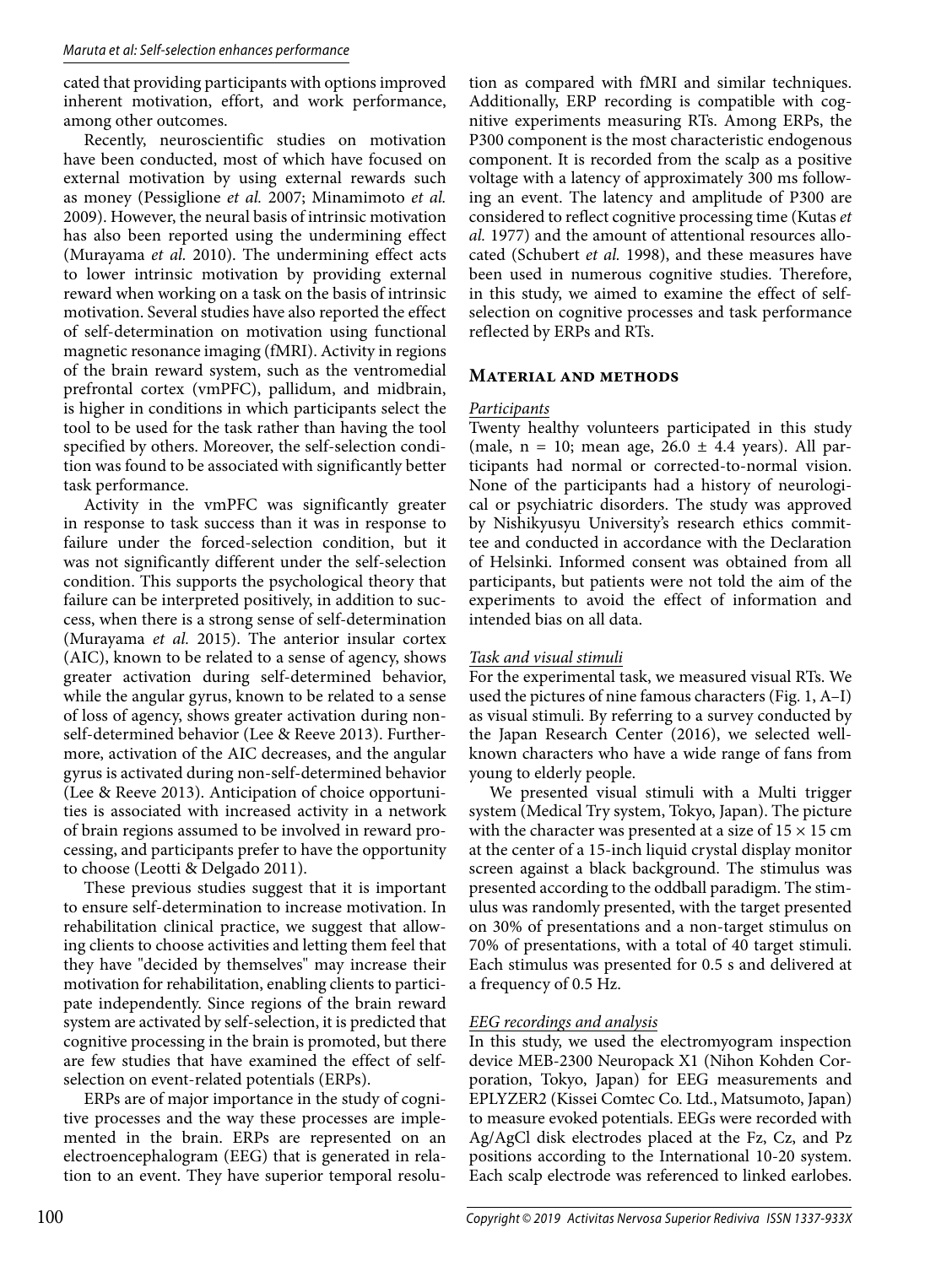

**Fig. 1.** The procedure for the self-selection and forced-selection conditions Letters A–I represent the pictures of characters. Self-selection condition: The examiner instructed participants that they could make a selection at the beginning of the experiment. Subsequently, pictures of nine different characters were shown on the computer screen, one of which was selected by the participant. Forced-selection condition: The examiner instructed the participants that they could not make a selection, and a forcibly selected picture of a character was shown on the computer. To prevent the experimenter effect in the forcedselection condition, a third party who was not informed of experimental details selected the target stimulus.

The ground electrode was placed at the Fpz position. To eliminate eye movements or blinks exceeding 100 μV, electrooculograms were also recorded. Electrode impedance was kept below 5 kΩ. The EEG was digitized at a sampling rate of 1000 Hz. The analysis epoch for ERPs was 1000 ms, including a prestimulus baseline period of 100 ms. The peak amplitude and latency of the P300 components were measured at 300–500 ms. When measuring the peak amplitude and latency of the P300 component, some participants showed double peaks of P300. In this case, we selected the largest peak waveform.

#### *Procedure*

Following a practice round of the RT task, participants performed the task under two conditions: a self-selection condition and a forced-selection condition. ERP measurements were obtained for each participant in each task (Fig. 2). Each condition was randomly set, and a two-minute break was allowed during the session.

During the practice of the task, pictures not related to the famous characters used in our experiments were used as visual stimuli. In the self-selection condition, the examiner instructed participants that they could make a selection at the beginning of the experiment. Subsequently, pictures of nine different characters were shown on the computer screen, one of which was selected by the participant. In contrast, in the forcedselection condition, the examiner instructed the participants that they could not make a selection, and a forcibly selected picture of a character was shown on the computer in the same way as in the self-selection condition. To prevent the experimenter effect in the





 For each reaction time task, the self-selection and forced-selection conditions were executed at random. The task under the self-selection condition and the forced-selection condition was terminated when the target stimulus was presented 40 times.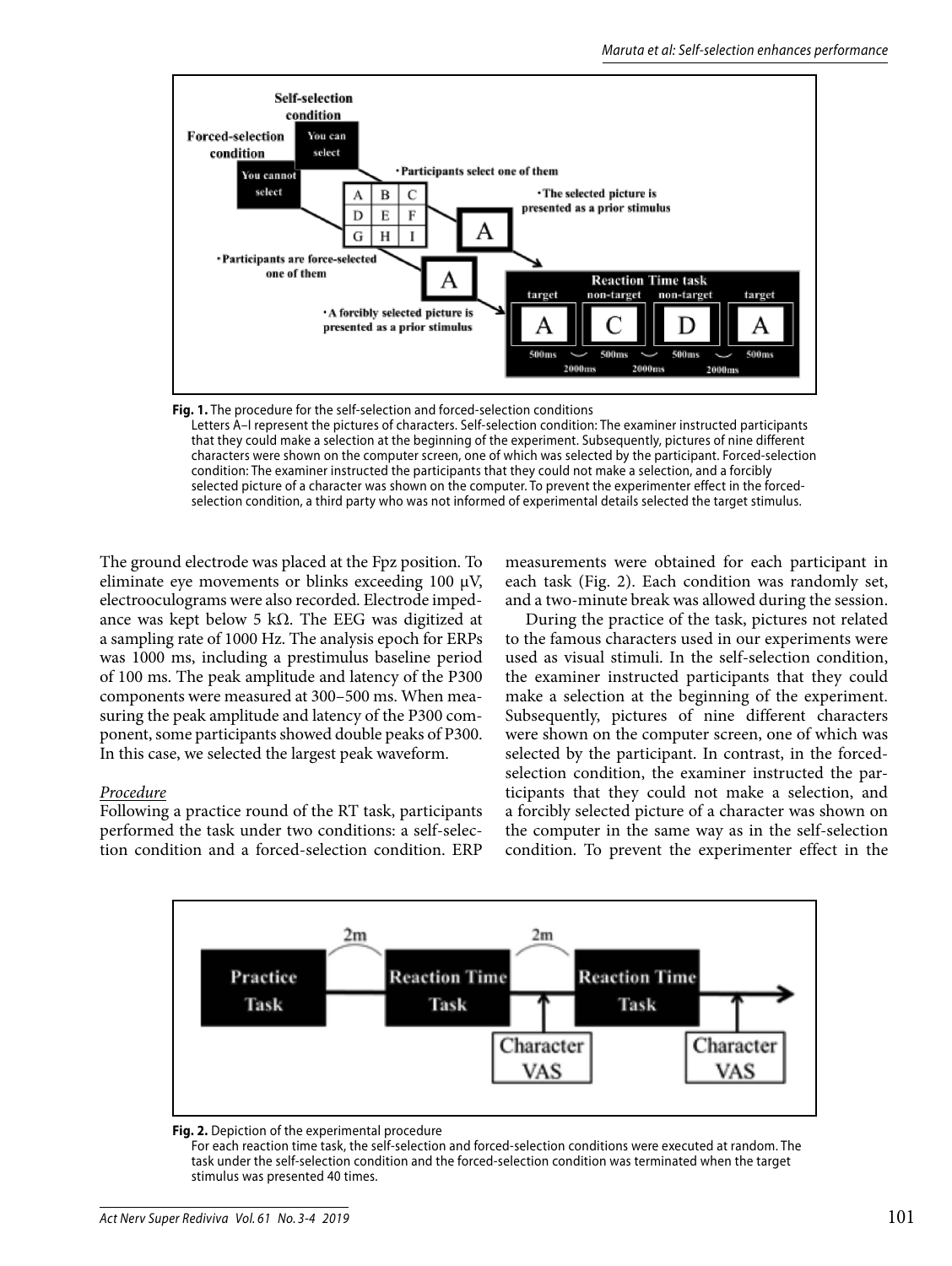| Maruta et al: Self-selection enhances performance |  |
|---------------------------------------------------|--|
|---------------------------------------------------|--|

**Tab. 1.** Mean (±SD) amplitude and latencies of P300 under each condition

|                        |    | self-select     | forced-select   |                 |    | self-select      | forced-select    |
|------------------------|----|-----------------|-----------------|-----------------|----|------------------|------------------|
| Amplitude<br>$(\mu V)$ | Fz | $4.27 + 2.23$   | $3.18 \pm 1.19$ | Latency<br>(ms) | Ͱz | $365.1 + 26.7$   | $359.9 \pm 30.0$ |
|                        | Cz | $5.42 \pm 2.56$ | $4.41 \pm 1.24$ |                 | Cz | $358.6 \pm 23.1$ | $359.8 \pm 30.0$ |
|                        | Pz | $5.16 \pm 2.37$ | $4.42 \pm 1.17$ |                 | Pz | $352.1 \pm 23.5$ | $355.6 \pm 34.5$ |

forced-selection condition, a third party who was not informed of the experimental details selected the target stimulus. The procedures for the self-selection and forced-selection conditions are shown in Fig. 1.

In each condition, the selected (or forcibly selected) picture was taken as the target stimulus, and the remaining eight pictures were taken as the non-target stimuli. RTs were measured after participants responded to the target picture on the computer screen. In both conditions, participants counted the number of times that the target stimulus was presented without talking. Participants were instructed to push a button as soon as possible after the target stimulus was presented. In addition, participants indicated how much they liked the character (self- or forcibly selected) in each condition using a visual analogue scale (VAS). The VAS was a 10 cm line marked from 0 (not at all) to 10 (like a lot). When the experiment finished, we confirmed in which condition the participants worked more positively on the task.

tests (self-selection condition vs. forced-selection condition) at each electrode (Fz, Cz, and Pz). Behavioral data (mean RTs) were subjected to paired t-tests (selfselection condition vs. forced-selection condition). To understand whether differences were statistically meaningful, Cohen's *d* value (>0.2 indicates a small effect, 0.5-0.8 indicates a medium effect, >0.8 indicates a large effect) for t-tests and  $r$  values ( $>0.1$  indicates a small effect, 0.3-0.5 indicates a medium effect >0.5 indicates a large effect) for Wilcoxon signed-rank tests were used. For the correlation analysis, the relationship between P300 amplitude and VAS ratings, used to tell how well-liked a character is, was measured using Pearson's correlation coefficient. Statistical analyses were performed with SPSS version 24.0 (IBM Corp., Armonk, NY).

#### **Results**

*Data analysis*

For analysis of the P300 component, the peak amplitude and latency were subjected to Wilcoxon signed-rank We analyzed data from 17 participants who completed 20 or more target trials under each condition (Cohen & Polich 1997), while excluding artifacts such as eye movements (male,  $n = 8$ ; mean age,  $26.3 \pm 4.6$  years).



**Fig. 3.** Grand-average ERP waveforms of P300 at each electrode (Fz, Cz, and Pz)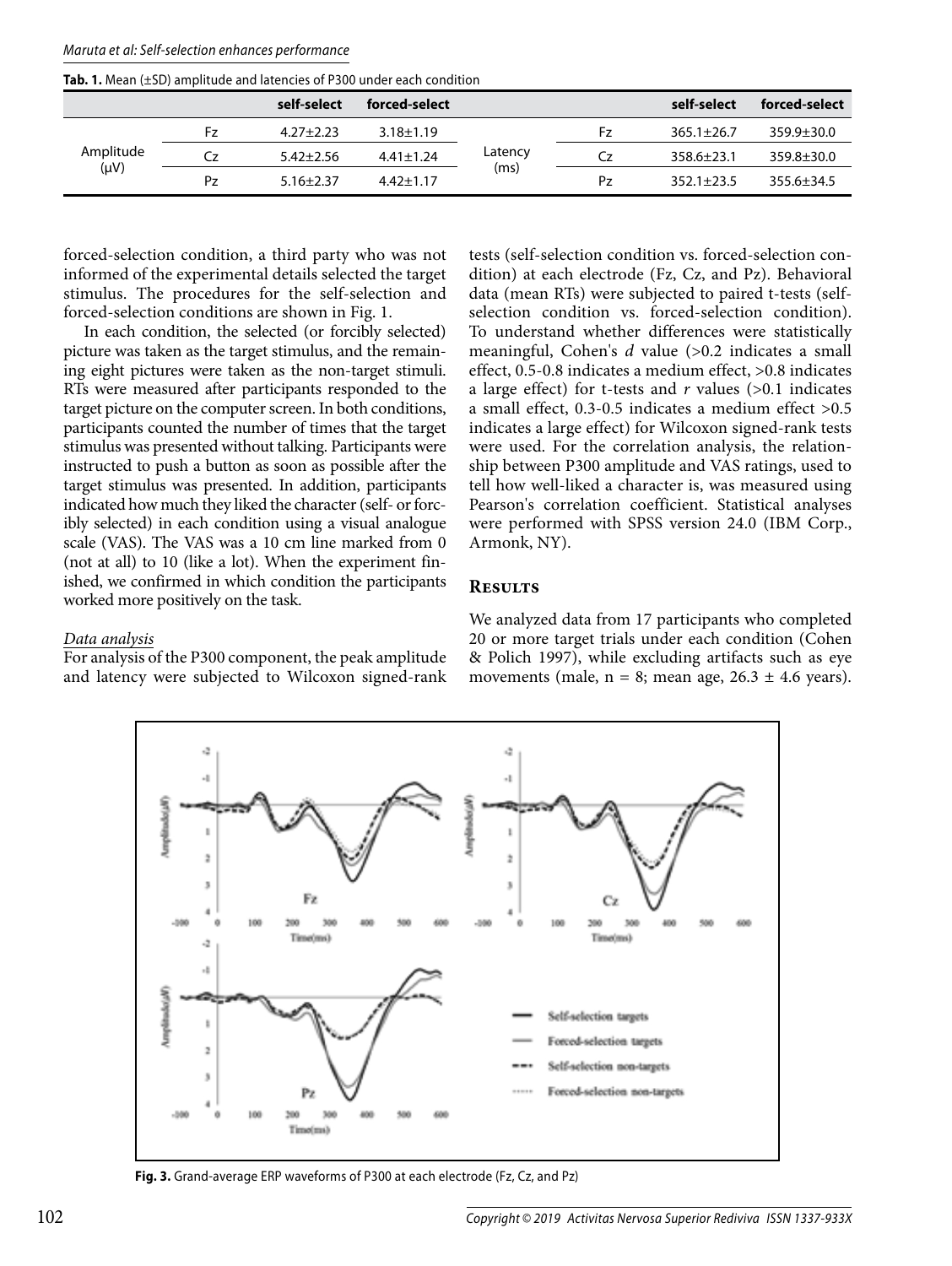

**Fig. 4.** Comparison of P300 amplitude and latency between the self-selection and forced-selection conditions (Wilcoxon signed-rank test,  $*p < 0.05$ ,  $**p < 0.01$ )

 P300 amplitude is significantly larger in the self-selection condition compared to the forced-selection condition at all electrode positions. P300 latency did not significantly differ between the self-selection and forcedselection conditions at any electrode position.

Nine of the 17 participants first performed under selfselection conditions.

The amplitude and latency results for P300 are shown in Table 1, and the grand average waveform of each condition for the 17 participants is shown in Fig. 3.

#### *P300 amplitude and latency*

Results for P300 amplitude and latency are shown in Figure 4. We observed a significant increase in P300 amplitude in the self-selection condition compared to the forced-selection condition at all electrode positions (Fz: *p* < 0.01, *r* = 0.74; Cz: *p* < 0.01, *r* = 0.64; Pz: *p* < 0.05,  $r = 0.48$ ). In contrast, there was no significant difference in P300 latency between the self-selection and forcedselection conditions at any electrode position.

There was no significant correlation between P300 amplitude and the favorite character's VAS score in the self-selection condition (Fz-0.01: *p* > 0.05; Cz-0.09: *p* > 0.05; Pz-0.13:  $p > 0.05$ ). Even in the forced-selection condition, there was no significant correlation between P300 amplitude and the favorite character's VAS score (Fz-0.13: *p* > 0.05; Cz-0.20: *p* > 0.05; Pz-0.22: *p* > 0.05).

#### *Behavioral results*

Results for the RTs and coefficients of variation (CV) are shown in Figure 5. Participants had a mean RT of 355.4 ± 34.8 ms in the self-selection condition and 368.4 ± 25.9 ms in the forced-selection condition, showing a significant shortening under the self-selection condition ( $p < 0.05$ ,  $d = 0.42$ ). The CV was calculated from the mean and standard deviation of the RT. The CV was  $0.12 \pm 0.03$  in the self-selection condition and  $0.14$ ± 0.02 in the forced-selection condition, which represented a significantly smaller value in the self-selection condition ( $p < 0.05$ ,  $d = 0.67$ ).

Finally, when questioned after the experiment, 16 of the 17 participants (94%) responded that they took to the challenge of the task more positively in the selfselection condition than they did in the forced-selection condition.

## **Discussion**

In this study, we examined the effect of self-selection on P300 and RTs. We observed that in the self-selection condition, P300 amplitude increased significantly, and RTs were significantly shortened. However, there was no significant difference between the conditions in P300 latency. When questioned after the experiment, 94% of participants reported approaching the task more positively in the self-selection condition.

The amplitude of P300 reflects attention resource allocation, and during an intrinsically motivating and interesting task, P300 amplitude increases compared to a control task. This suggests that the dynamics of intrinsic motivation are reflected by the amplitude of a specific ERP component, such as P300 (Jin *et al.* 2015). In a study investigating psychological effects in a brain-computer interface (BCI) controlled with ERPs, P300 amplitude was significantly greater in the most motivated participants compared with the least motivated participants (Kleih *et al.* 2010). Furthermore, Baykara *et al.* (2016) investigated training effect on auditory P300 in a BCI and reported a significant correlation between motivation and P300 amplitude. Studies investigating motivation during attention tasks have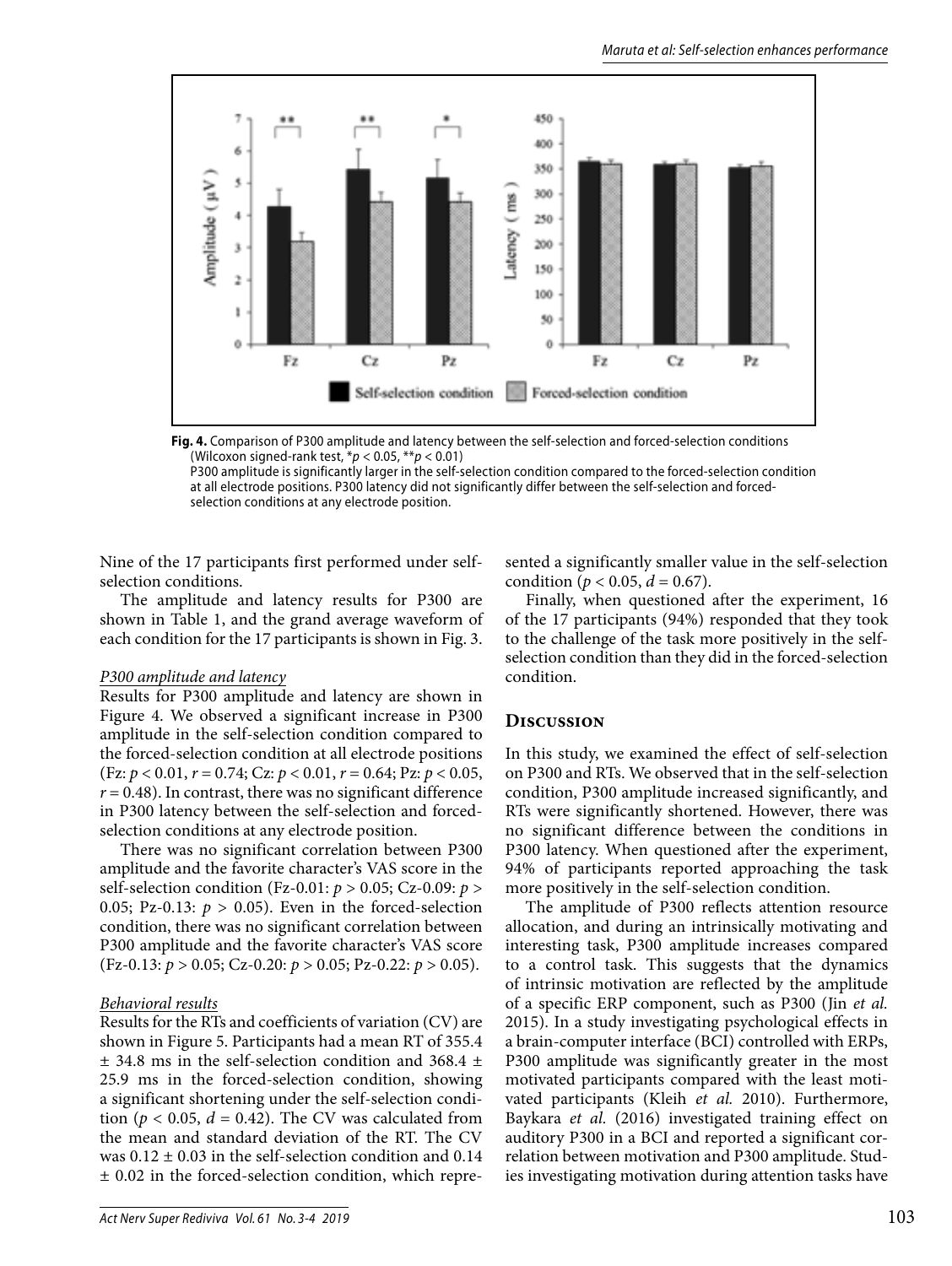

**Fig. 5.** Comparison of RT and CV between the self-selection and forced-selection conditions (paired t-test, \*p < 0.05) RTs were significantly shorter in the self-selection condition, and CV was significantly smaller in the selfselection condition.

reported that motivation has effects on both orienting and reorienting of exogenous spatial attention (Engelmann & Pessoa 2007) and that motivation enhances the effects of attention (Engelmann *et al.* 2009).

Although the origin of P300 is not clearly defined, there are several reports suggesting brain regions that are related to P300 (Polich 2007). The P300 wave recorded from the scalp comprises at least two subcomponents: P3a and P3b (Knight & Scabini 1998). P3a occurs irrespective of task execution and is related to attention mechanisms passively induced by external stimuli (i.e., passive attention). In contrast, P3b occurs when detecting a target stimulus in accordance with the instructions of a task (i.e., active attention) (Squires *et al.* 1975). P3a is associated with brain regions such as the dorsolateral prefrontal cortex, inferior parietal cortex, and cingulate cortex, while P3b is associated with brain regions such as the ventrolateral prefrontal cortex, superior temporal sulcus, intraparietal sulcus, and medial temporal lobe (Halgren *et al.* 1998). In the current study, it is possible that our results reflect the P3b subcomponent, because the task carried out required positive attention to the target stimulus, and P300 occurred predominantly in central and parietal regions rather than frontal regions. Previous studies have clearly shown that P300 amplitude increases when motivation is high or when attention is positively directed to a target stimulus. Therefore, our results show that motivation for the task increased during self-selection, which in turn increased the attention resource allocation for the target stimulus and increased the P300 amplitude.

We did not observe a significant correlation between P300 amplitude and the favorite character's VAS score in either condition. P300 amplitude is considered to reflect the degree of interest in a stimulus (Suzuki *et al.* 2005). Therefore, we predicted that the P300 amplitude for a specific character increased as the subject's liking of them increased, but our results did not confirm this. However, we suggest that this result reflects changes in motivation for the task determined by the selfselection condition, rather than changes due to preference. Although interest and preference are considered to be important factors in motivation, we suggest that motivation is enhanced by self-selection irrespective of preference.

P300 latency and RT are scales reflecting the time of intentional processing of stimulus information from the outside. Some studies suggest that there is a correlation between P300 latency and RT (Kutas *et al.* 1977; Pfefferbaum *et al.* 1983), while others do not (McCarthy & Donchin 1981). P300 latency reflects the time from stimulus input to the completion of stimulus evaluation. RTs reflect the response to the stimulus in addition to stimulus evaluation that is reflected by P300 latency (Duncan-Johnson 1981). In the current study, we did not observe any significant differences in P300 latency between the conditions, but RTs were significantly shorter in the self-selection condition. That is, under the self-selection condition, we suggest that within information processing, stimulus evaluation processing did not change. Nonetheless, faster processing could be performed during response. P300 latency is longer in tasks in which identification of the stimulus is difficult (McCarthy & Donchin 1981). Thus, in this study, P300 latency may not have been affected by the different conditions, since stimulus presentation was simple. In addition, RTs are often used as a test of attention. The CV for the RT indicates variations in attention,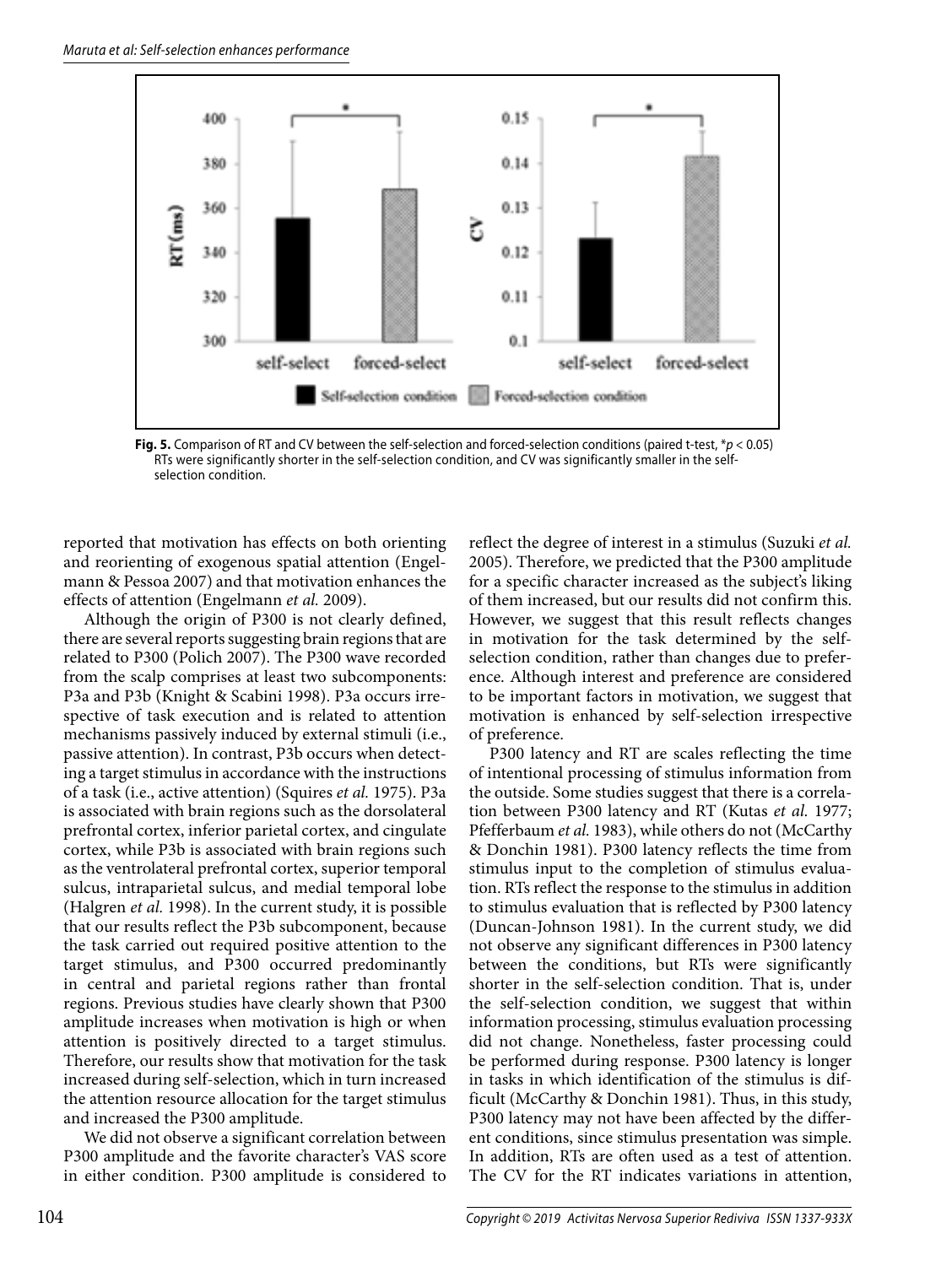with smaller values indicating greater concentration on a task. In this study, we observed not only shorter RTs but also smaller values for CV in the self-selection condition. We suggest that not only is the reaction process faster due to self-selection, but also that subjects may be able to focus more intensively on the task at hand.

Finally, we observed that many participants preferred the self-selection conditions. Within self-determination theory (Deci & Ryan 1985), self-determination is a sense that one is acting spontaneously without being bound by anything. In situations in which there is an increased feeling of self-determination, there is an increase in intrinsic motivation. Therefore, satisfying the need for self-determination can greatly contribute to intrinsic motivation. Choice is a means whereby individuals can control their environment, and a sense of control is thought to be important for well-being (Ryan & Deci 2006). We suggest that the reason that participants preferred the self-selection condition was that they were not compelled by others and had an increased sense of self-determination by being able to make selections.

Several limitations to our study should be noted. In rehabilitation clinical practice, we often provide activities that are familiar to clients to enhance their motivation. Therefore, in this study, we used images of characters that are generally popular as visual stimuli. However, since the characteristics of the images including character color, body parts, and size were not sufficiently adjusted, the waveform of P300 may have been influenced by these factors. Furthermore, participants in this study were limited to young people, and the images they were able to select were also limited. Future research requires the establishment of methods that have greater clinical components. Despite these limitations, the present study is important as it provides basic data to enhance motivation in rehabilitation practice.

## **Conclusions**

Our findings suggest that self-selection enhances an individual's ability to perform positively in tasks and leads to better outcomes. In rehabilitation, supporting the client's self-determination may lead to better quality of life. However, since the neural mechanisms underlying these processes in self-selection remain unclear, further research is needed.

#### **Acknowledgments**

We would like to thank all the participants of the study, and Editage (www.editage.jp) for English language editing.

## **Disclosure**

The authors have no potential conflicts of interest to disclose.

#### REFERENCES

- 1 Baykara E, Ruf CA, Fioravanti C, Käthner I, Simon N, Kleih SC, et al (2016). Effects of training and motivation on auditory P300 brain-computer interface performance. Clin Neurophysiol. **127**: 379–387.
- 2 Cohen J & Polich J (1997). On the number of trials needed for P300. Int J Psychophysiol. **25**: 249–255.
- 3 Deci EL & Ryan RM (1985). Intrinsic motivation and self-determination in human behavior. New York: Plenum, ISBN 978-0-306- 42022-1, XVI, 372 p.
- 4 Duncan-Johnson CC (1981). P300 latency: a new metric of information processing. Psychophysiology. **18**: 207–215.
- 5 Engelmann JB, Damaraju E, Padmala S, Pessoa L (2009). Combined effects of attention and motivation on visual task performance; transient and sustained motivational effects. Front Hum Neurosci. **3** (article 4): 1–17.
- Engelmann JB & Pessoa L (2007). Motivation sharpens exogenous spatial attention. Emotion. **7**: 668–674.
- 7 Halgren E, Marinkovic K, Chauvel P (1998). Generators of the late cognitive potentials in auditory and visual oddball tasks. Electroencephalogr Clin Neurophysiol. **106**: 156–164.
- 8 Japan Research Center (2016). "NRC National Character Survey (Part 3: Japan and Overseas Famous Character Edition)", https:// www.nrc.co.jp/report/pdf/141202.pdf. (accessed 2019-7-10)
- 9 Jin J, Yu L, Ma Q (2015). Neural basis of intrinsic motivation: evidence from event-related potentials. Comput Intell Neurosci. **2015**: 6 pages, article ID: 698725.
- 10 Kleih SC, Nijboer F, Halder S, Kübler A (2010). Motivation modulates the P300 amplitude during brain-computer interface use. Clin Neurophysiol. **121**: 1023–1031.
- 11 Knight RT & Scabini D (1998). Anatomic bases of event-related potentials and their relationship to novelty detection in humans. J Clin Neurophysiol. **15**: 3–13.
- 12 Kutas M, McCarthy G, Donchin E (1977). Augmenting mental chronometry: The P300 as a measure of stimulus evaluation time. Science. **197**: 792–795.
- 13 Lee W & Reeve J (2013). Self-determined, but not non-selfdetermined, motivation predicts activations in the anterior insular cortex; an fMRI study of personal agency. Soc Cogn Affect Neurosci. **8**: 538–545.
- 14 Lenze EJ, Munin MC, Quear T, Dew MA, Rogers JC, Begley AE, et al (2004). Significance of poor patient participation in physical and occupational therapy for functional outcome and length of stay. Arch Phys Med Rehabil. **85**: 1599–1601.
- 15 Leotti LA & Delgado MR (2011). The inherent reward of choice. Psychol Sci. **22**: 1310–1318.
- 16 McCarthy G & Donchin E (1981). A metric for thought: a comparison of P300 latency and reaction time. Science. **211**: 77–80.
- 17 Minamimoto T, La Camera G, Richmond BJ (2009). Measuring and modeling the interaction among reward size, delay to reward, and satiation level on motivation in monkeys. J Neurophysiol. **101**: 437–447.
- 18 Murayama K, Matsumoto M, Izuma K, Matsumoto K (2010). Neural basis of the undermining effect of monetary reward on intrinsic motivation. Proc Natl Acad Sci USA. **107**: 20911–20916.
- 19 Murayama K, Matsumoto M, Izuma K, Sugiura A, Ryan RM, Deci EL, et al (2015). How self-determined choice facilitates performance; a key role of the ventromedial prefrontal cortex. Cereb Cortex. **25**: 1241–1251.
- 20 Patall EA, Cooper H, Robinson JC (2008). The effects of choice on intrinsic motivation and related outcomes: a meta-analysis of research findings. Psychol Bull. **134**: 270–300.
- 21 Pessiglione M, Schmidt L, Draganski B, Kalisch R, Lau H, Dolan RJ, et al (2007). How the brain translates money into force: a neuroimaging study of subliminal motivation. Science. **316**: 904–906.
- 22 Pfefferbaum A, Ford J, Johnson R Jr, Wenegrat B, Kopell BS (1983). Manipulation of P3 latency: speed vs. accuracy instructions. Electroencephalogr Clin Neurophysiol. **55**: 188–197.
- 23 Polich J (2007). Updating P300: An integrative theory of P3a and P3b. Clin Neurophysiol. **118**: 2128–2148.